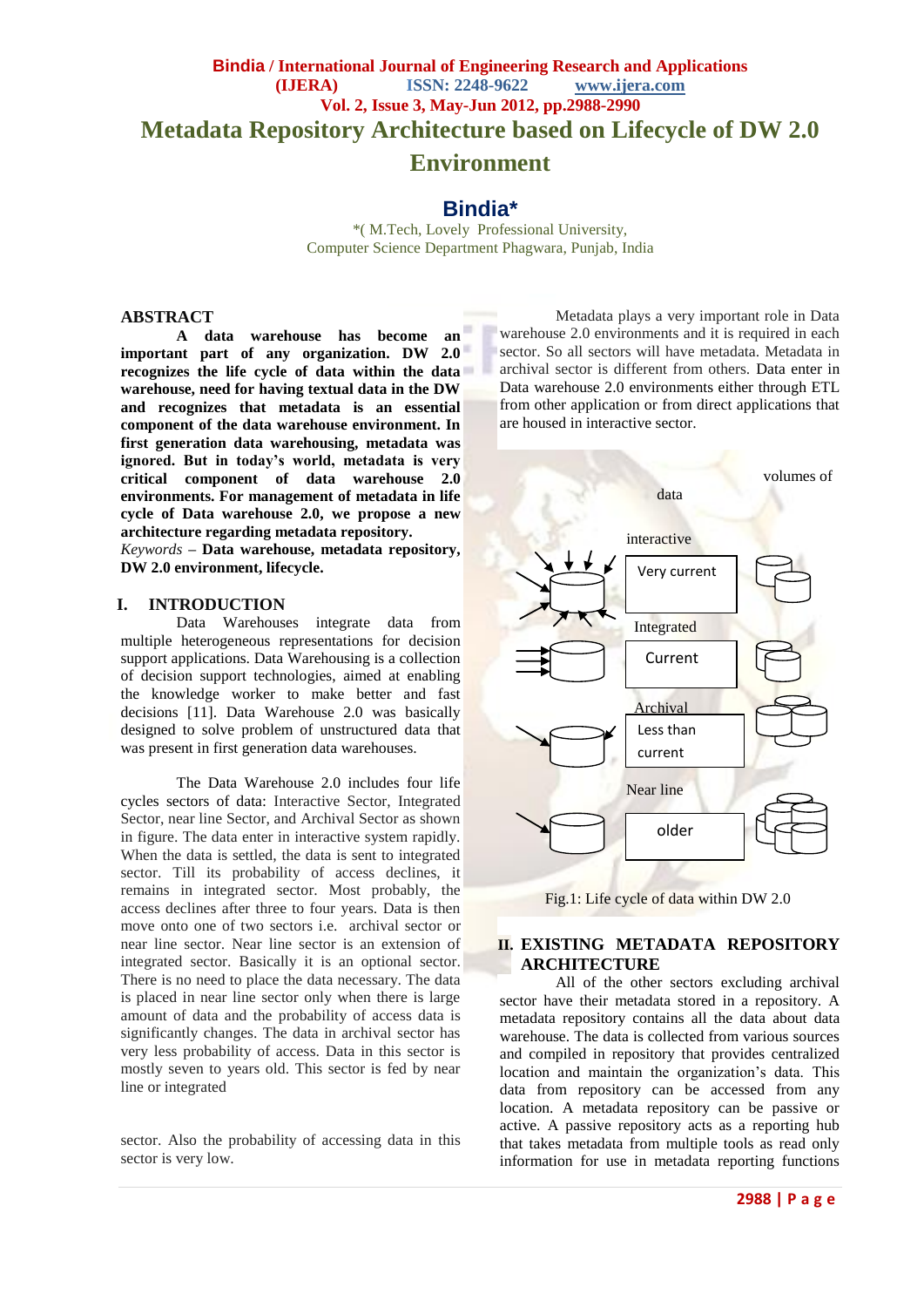#### **Bindia / International Journal of Engineering Research and Applications (IJERA) ISSN: 2248-9622 www.ijera.com Vol. 2, Issue 3, May-Jun 2012, pp.2988-2990**

such as data lineage and impact analysis. An active metadata repository manages the metadata for applications or pushes metadata out to applications and [databases.](http://it.toolbox.com/wiki/index.php/Database)

The active repository is the place where enterprise metadata is kept when the metadata is actively used during the development process. A passive repository is one in which the metadata does not interact in any direct manner with the development.

Existing metadata repository architecture creates a uniform and consistent model that organizes metadata to be stored in global Meta data repository and shared local data in local repository. All that shared metadata present in many repositories have to go through the central global repository, but the problem remains i.e. sharing and to have access to local metadata are independent of central repository. This architecture is called decentralized metadata repository architecture given by Macro.D.



Fig 2: Existing architecture of metadata repository

# **III. PROPOSED ARCHITECTURE**

This centralized metadata repository is not suitable for lifecycle of data in data warehouse 2.0. Here we develop Metadata Repository Architecture based on Lifecycle of DW 2.0 Environment that is decentralized also. Data access is very fast and random in this case. Also the response time can be measured in sub second.

In the interactive sector, Data can be added, deleted and modified. Also historical data is not much, so there is separate data repository. And that metadata repository is managed by metadata manager.



Fig.3: Metadata Repository Architecture based on Lifecycle of DW 2.0 Environment

In integrated sector, many conversions are done here. Subject oriented and summary data, continuous time span architecture, continuous snapshot data and profile data are present here in this sector. It contains historical and granular data because data comes from interactive sector is passed through ETL processing. Accesses of data is fewer than interactive